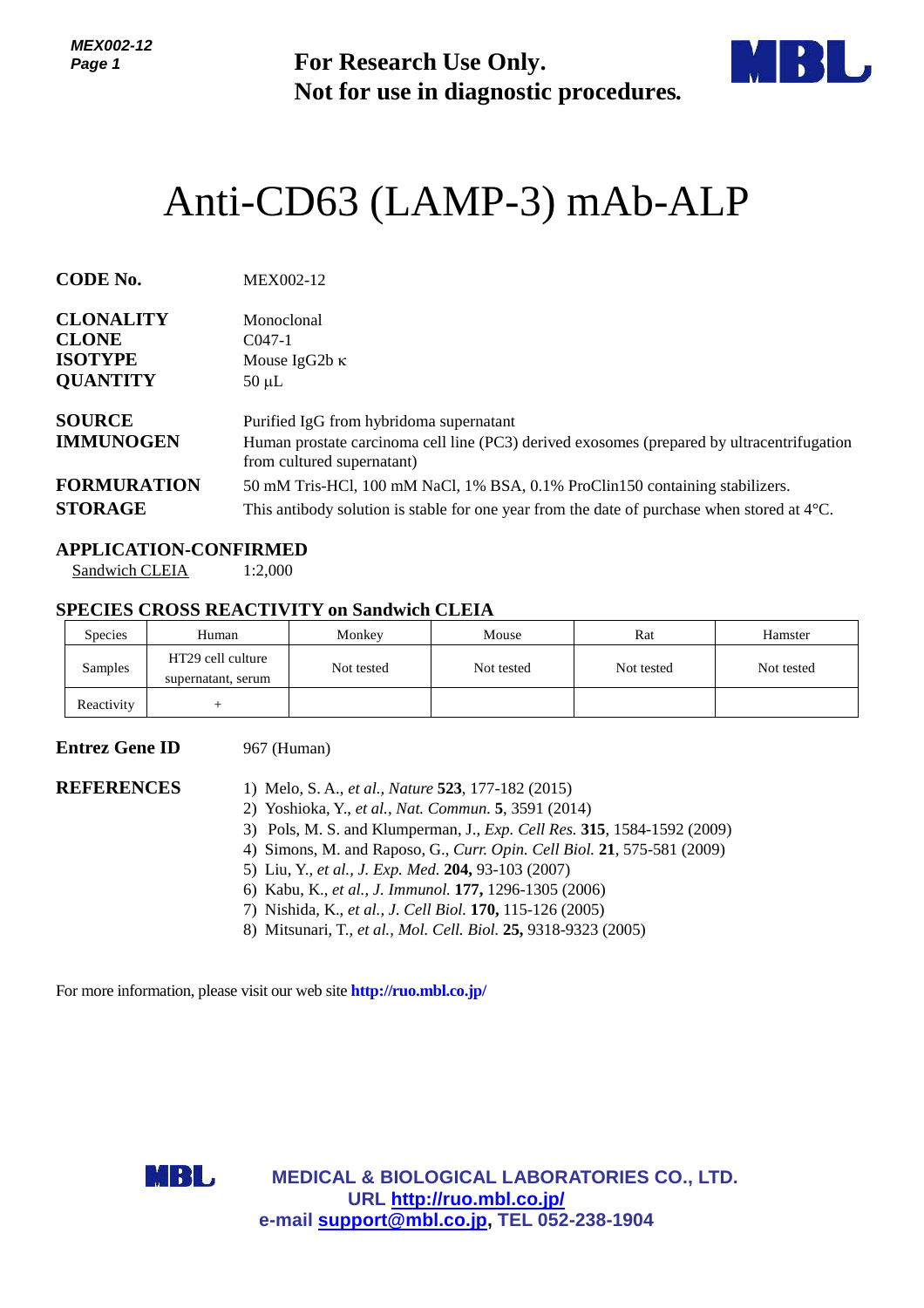## **RELATED PRODUCTS**

| 2008 - 80                         |                                               |
|-----------------------------------|-----------------------------------------------|
| Antibodies                        |                                               |
| <b>MEX001-3</b>                   | Anti-CD9 mAb (A100-4)                         |
| <b>MEX001-4</b>                   | Anti-CD9 mAb-FITC (A100-4)                    |
| MEX001-6                          | Anti-CD9 mAb-Biotin (A100-4)                  |
| MEX001-12                         | Anti-CD9 mAb-ALP (A100-4)                     |
| <b>MEX002-3</b>                   | Anti-CD63 (LAMP-3) mAb (C047-1)               |
| MEX002-4                          | Anti-CD63 (LAMP-3) mAb-FITC (C047-1)          |
| <b>MEX002-6</b>                   | Anti-CD63 (LAMP-3) mAb-Biotin (C047-1)        |
| MEX002-12                         | Anti-CD63 mAb-ALP (C047-1)                    |
| <b>MEX003-3</b>                   | Anti-CD81 (TAPA1) mAb (A103-10)               |
| <b>MEX003-4</b>                   | Anti-CD81 (TAPA1) mAb-FITC (A103-10)          |
| <b>MEX003-6</b>                   | Anti-CD81 (TAPA1) mAb-Biotin (A103-10)        |
| MEX003-12                         | Anti-CD81 (TAPA1) mAb-ALP (A103-10)           |
| <b>MEX004-6</b>                   | Anti-EpCAM mAb-Biotin (B8-4)                  |
| D <sub>252</sub> -3               | Anti-CD9 (Human) mAb (10H6)                   |
| D <sub>252</sub> -5               | Anti-CD9 (Human) mAb-PE (10H6)                |
| D <sub>131</sub> -3               | Anti-CD9 (Mouse) mAb (JF9)                    |
| D131-4                            | Anti-CD9 (Mouse) mAb-FITC (JF9)               |
| $D263-3$                          | Anti-CD63 (LAMP-3) (Mouse) mAb (R5G2.1)       |
| D <sub>0</sub> 82-3               | Anti-CD151 (SFA-1) (Human) mAb (SFA1.2B4)     |
| D <sub>0</sub> 82-5               | Anti-CD151 (SFA-1) (Human) mAb-PE (SFA1.2B4)  |
| D <sub>050</sub> -3               | Anti-CD29 (Integrin β1) (Human) mAb (AG89)    |
| D <sub>050</sub> -5               | Anti-CD29 (Integrin β1) (Human) mAb-PE (AG89) |
| D <sub>276-3</sub>                | Anti-CD36 (GPIV) (Human) mAb (GS95)           |
| D276-A48                          | Anti-CD36 (GPIV) (Human) mAb                  |
|                                   | -Alexa Fluor <sup>®</sup> 488 (GS95)          |
| D <sub>276</sub> -A <sub>64</sub> | Anti-CD36 (GPIV) (Human) mAb                  |
|                                   | -Alexa Fluor <sup>®</sup> 647 (GS95)          |
| D <sub>269</sub> -3               | Anti-EpCAM (CD326) (Mouse) mAb (2-17-F1)      |
| M076-4                            | Mouse IgG2a (isotype control)-FITC (6H3)      |
|                                   |                                               |

#### Kits

| $EX-C9-SP$     | ExoCap™ CD9 Kit for Serum Plasma                 |
|----------------|--------------------------------------------------|
| $EX-C63-SP$    | ExoCap™ CD63 Kit for Serum Plasma                |
| $EX-C81-SP$    | ExoCap™ CD81 Kit for Serum Plasma                |
|                | EX-EPC-SP ExoCap™ EpCAM Kit for Serum Plasma     |
|                | EX-COM-SP ExoCap™ Composite Kit for Serum Plasma |
| MEX-SA         | ExoCap <sup>™</sup> Streptavidin Kit             |
| <b>MEX-E</b>   | ExoCap™ Nucleic Acid Elution Buffer              |
| <b>MEX1001</b> | ExoDiluent for Immunoassay                       |
|                |                                                  |

Other related antibodies and kits are also available. Please visit our website at<http://ruo.mbl.co.jp/>